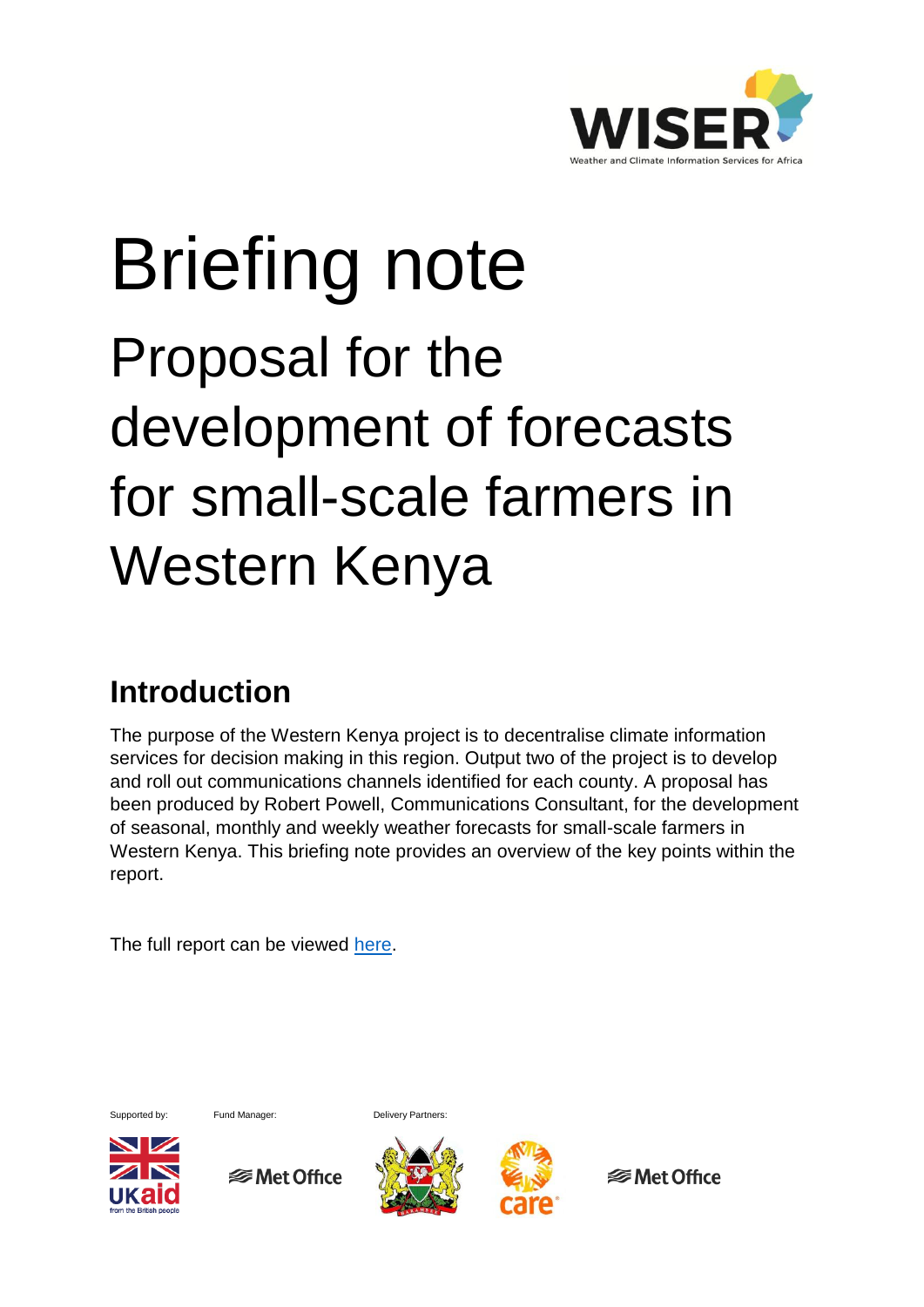

# **Summary**

Small-scale farmers constitute the majority of the population of Western Kenya. Their livelihoods are highly dependent on the weather. This proposal seeks to develop a series of downscaled weather forecasts that are already being produced and disseminated by many of the County Directors of Meteorology (CDMs) in Western Kenya. It also aims to encourage the dissemination of these forecasts to small-scale farmers in a timely fashion through local radio stations and SMS messages sent to community representatives. The information needs of other stakeholder groups which have regular and easy access to the internet are also addressed in the report. However, its primary focus is the production of needs-based and demand-led weather forecasts for small-scale farmers.

# **User engagement**

Small-scale farmers in Trans-Nzoia , Kakamega, Kisumu and Siaya counties were consulted about what kind of weather forecast information they needed through a series of focus groups held in March and April 2016. Overwhelmingly, the farmers asked for two types of forecast to be delivered to them in timely manner.

- A reliable and locally accurate **seasonal forecast** to be delivered **at least three weeks before the start of each rainy season.**
- A regular and locally accurate **weekly forecast** to help them with day-to-day decision making. This weekly forecast should say where and when rain was expected and how much rain was expected to fall on each day of the forecast period. It should also flag up any weather-related hazards expected, such as high winds, thunderstorms, hail storms and extremes of temperature.

Farmers said they would prefer to receive the seasonal and weekly forecasts by SMS and by radio. Information transmitted by radio should preferably be broadcast during the peak listening period between 21.00 and 21.30 at night. Some - but not all – farmers also listen to radio in the early morning between 05.00 and 07.00.

The focus group participants appreciated that it would be difficult and very costly to send forecasts by SMS to individual farmers.

They identified the following categories of people as ideal community intermediaries who could receive the forecasts by SMS and pass it on to their neighbours by word of mouth: leaders of community-based organisations (CBOs), leaders of farmers'



**<del></del>** Met Office



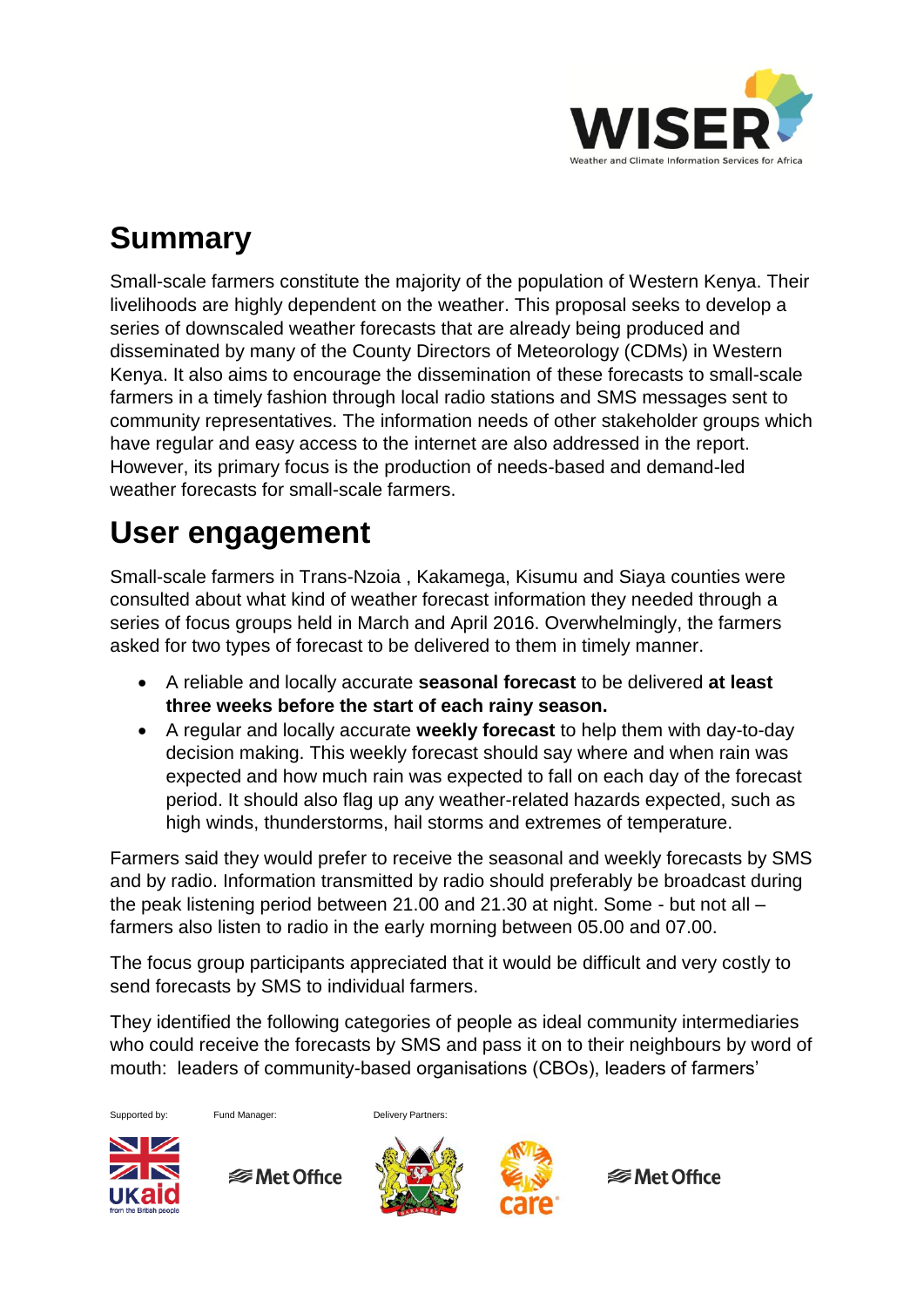

groups, NGO outreach workers involved in rural development, and priests and pastors.

The CDMs of nine counties in Western Kenya unanimously recommended at a workshop in April 2016 that an improved **monthly forecast** should also be communicated regularly to farmers as part of the WISER Western initiative. They pointed out that the monthly forecasts would provide useful updates on the three seasonal forecasts that are currently produced.

# **Seasonal forecast timing**

The seasonal forecasts cover the following periods:

- March, April, May "long" rainy season
- June, July, August rainy season (selected counties in Western Kenya only)
- October, November, December "short" rainy season

Downscaled seasonal forecasts, accompanied by relevant advice from the Ministry of Agriculture, must be disseminated **at least three weeks before the onset of each rainy season** in order to influence the farmers' choice of crop and seed variety and in order to influence their time of planting. To achieve this goal, KMD will have to publish its national seasonal forecast earlier than it does at present. This is technically possible, but political will is required to ensure that publication does not get held up by procedural issues.

CDMs will also have to consistently produce and publish their own downscaled county forecasts as soon as possible after the KMD national seasonal forecast has been made available to them. The CDMs should not wait for the county Participatory Scenario Planning (PSP) meeting to take place before issuing their downscaled seasonal forecast, with advice to farmers published alongside it.

KMD headquarters should systematically publish the first version of the national seasonal forecast **before** the Inter-governmental Authority on Development (IGAD) Climate Outlook Forum (COF) is held to agree a common seasonal forecast for the whole of East Africa.



Supported by: Fund Manager: Delivery Partners:



**<del></del>** Met Office



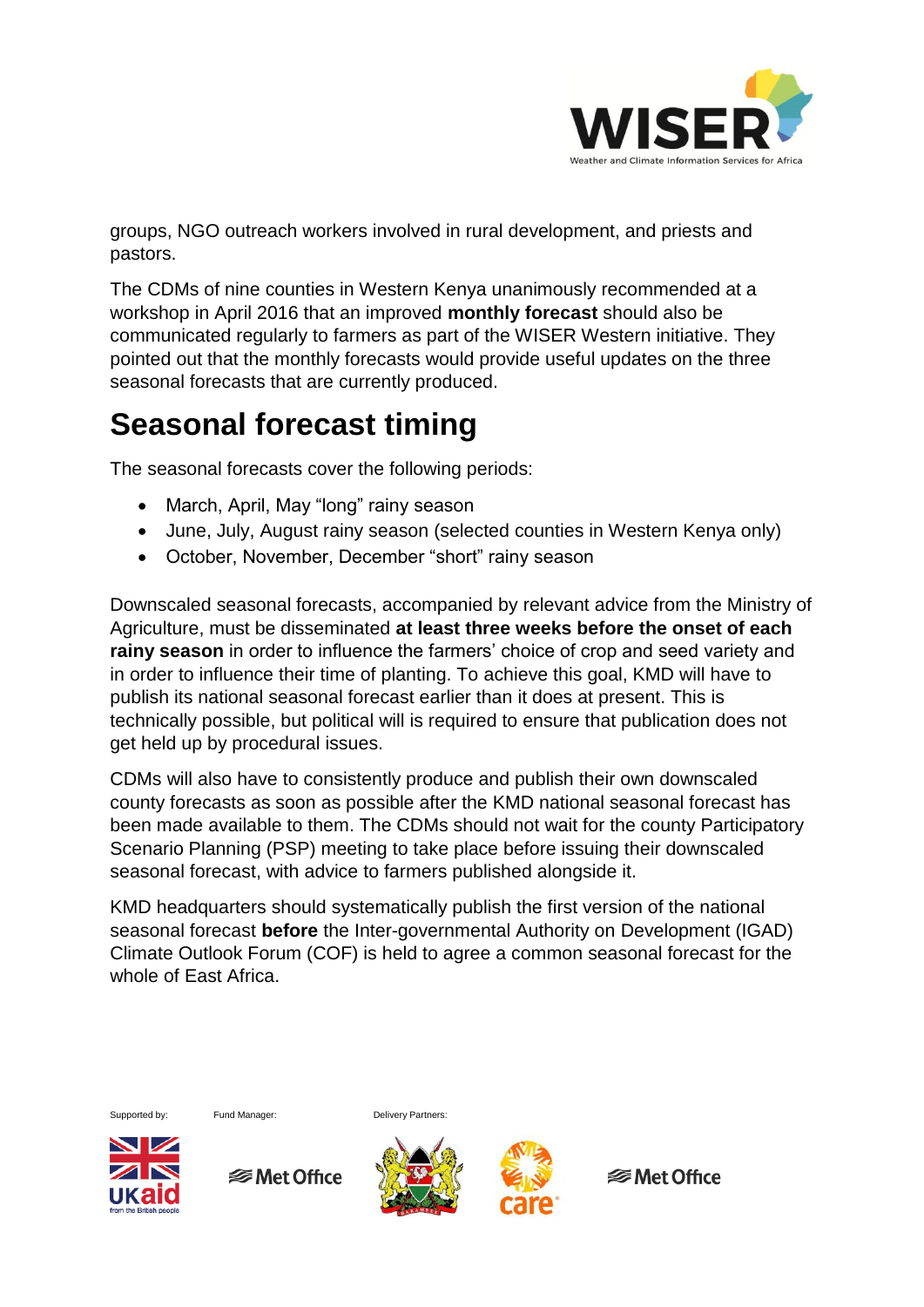

#### **Forecasts**

The report makes the following recommendations relating to the forecasts:

- CDMs should adopt **standard templates** for the seasonal, monthly and weekly forecasts. These templates would simplify the presentation of the weather forecast, strip out information that is not essential for the end user and make the forecast easier for rural communities to understand.
- CDMs should publish **timely and practical advice to local farmers** alongside each weekly and seasonal forecast. This advice should be provided by a panel of technical experts from the local offices of the Ministry of Agriculture and the local KALRO research station (if there is one). The advice given by these experts should be based on the weather conditions predicted.
- KMD should produce three different versions of each downscaled forecast in order to adapt it for communication via the following channels:
	- **The internet** email, WhatsApp messages and posts on the KMD website and the CDM's Facebook page
	- **Radio stations** that target local and regional audiences
	- **SMS messages** disseminated to community intermediaries by partner organisations

Supported by: Fund Manager: Delivery Partners:



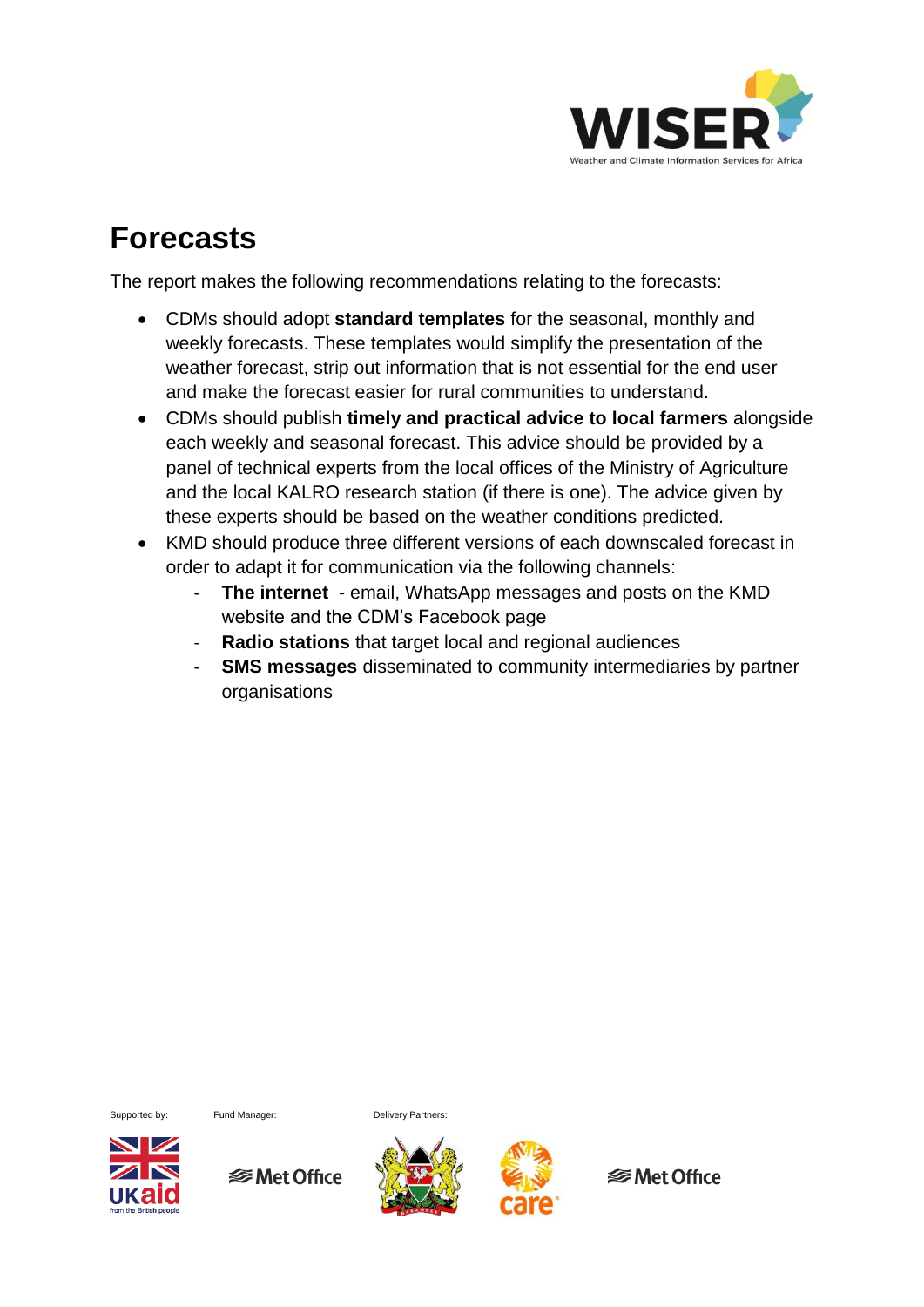

# **Weekly SMS forecasts**

SMS messages will conform to a standard structure. The information for each day of the forecast will always be given in the same order. Standard terms with a fixed definition will be used to describe weather conditions. These characteristics will make interpretation of the forecast simple, clear and straightforward. Explanation sheets for the recipients of SMS forecasts will be prepared for each county. These sheets will help the SMS recipients to interpret the content of each message accurately.

The sheets will contain:

- A map showing all the climatic zones of the county and the code numbers used to refer to them in the SMS forecast, and an alphabetic list of all standard abbreviations used in SMS forecasts.
- An alphabetic list of key terms used to describe the weather in SMS forecasts
- A brief explanation of how the weekly and seasonal forecasts are structured.

The SMS forecasts will only make full sense to individuals who have access to an explanation sheet or who have been trained to interpret correctly the standard abbreviations used in the messages.

Bullet points of advice to farmers would also accompany the weekly forecasts and would be sent as separate SMS messages immediately after the forecast. The advice messages will use free text rather than a rigidly structured format. They will make much more limited use of standard abbreviations. The information they contain would be sourced to the Ministry of Agriculture, not KMD.



Supported by: Fund Manager: Delivery Partners:





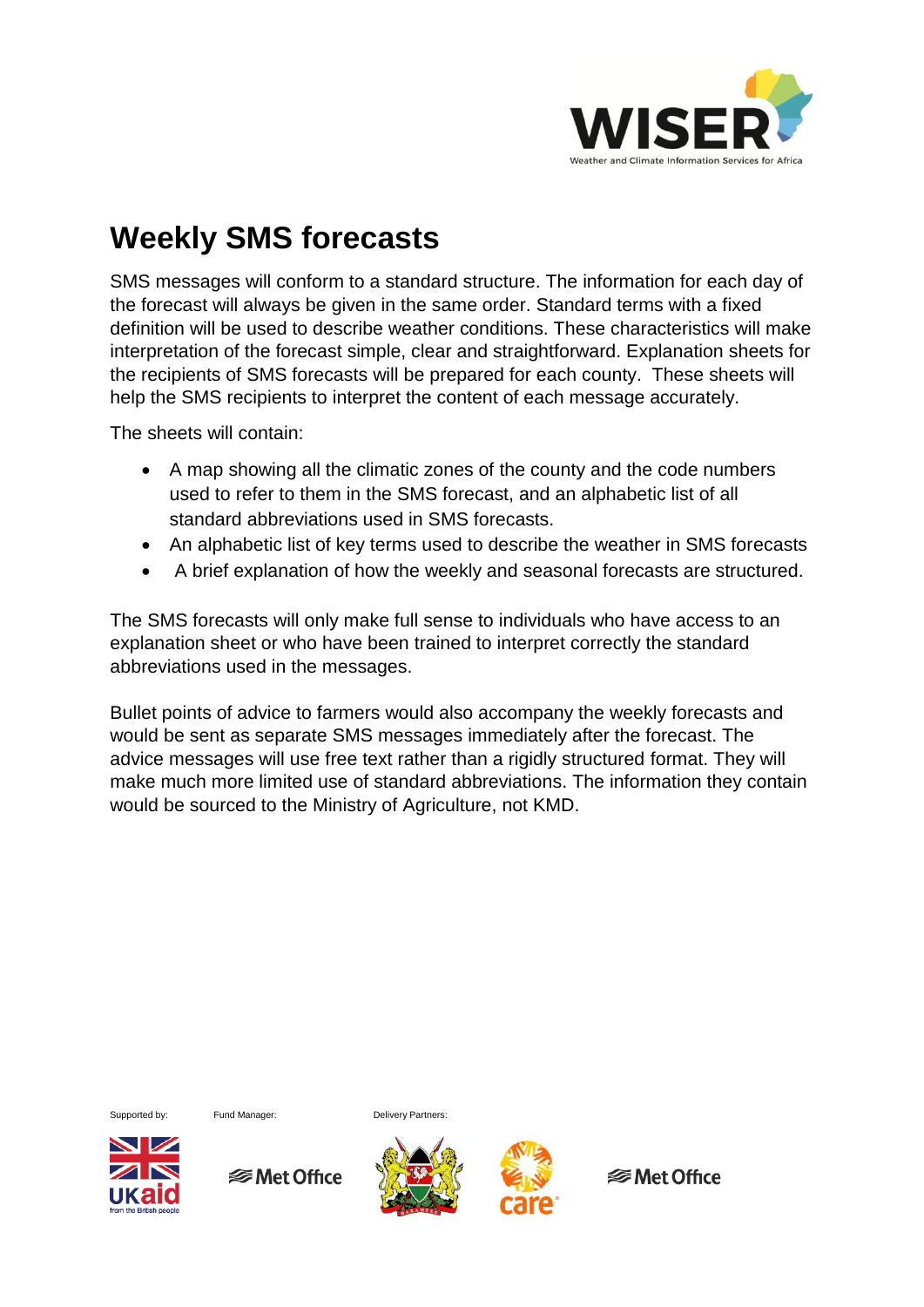

## **Sample weekly SMS forecast**

**Trans-Nzoia weekly Apr 19-25. Wed, 1,2, li rain PM few, 3,4, mod rain PM many, Thu 1,2,3,4, he rain AM/PM most, Fri 3,4, li rain PM many - KMD**

(142 characters)

Expanded into normal speech, this means:

*Here is the Trans-Nzoia County weekly forecast for the period April 19th to 25th. Light rain is likely to fall in a few places within climatic zones 1 and 2 on Wednesday afternoon. But moderate rainfall is likely in many places in climatic zones 3 and 4. Heavy rain is expected across the whole county (climatic zones 1, 2, 3 and 4) throughout the day on Thursday. Most places will receive some rainfall. On Friday, light rain is expected in many parts of climatic zones 3 and 4 during the afternoon. Kenya Meteorological Department*

Here is an example of what an advice message might look like:

#### **Trans-Nzoia weekly advice Apr 19-25. 1,2,3,4, Top dress young maize plants with DAP after the heavy rain forecast for Thu - MinAgric**

(132 characters with spaces)

Expanded into normal speech, this means:

*Advice to farmers in Trans-Nzoia County for the period April 19th to 25th. Top dress young maize plants with diammonium phosphate (DAP) fertilizer after the heavy rain forecast for all areas of the county on Thursday. Ministry of Agriculture* 



Supported by: Fund Manager: Delivery Partners:

**<del></del>** Met Office

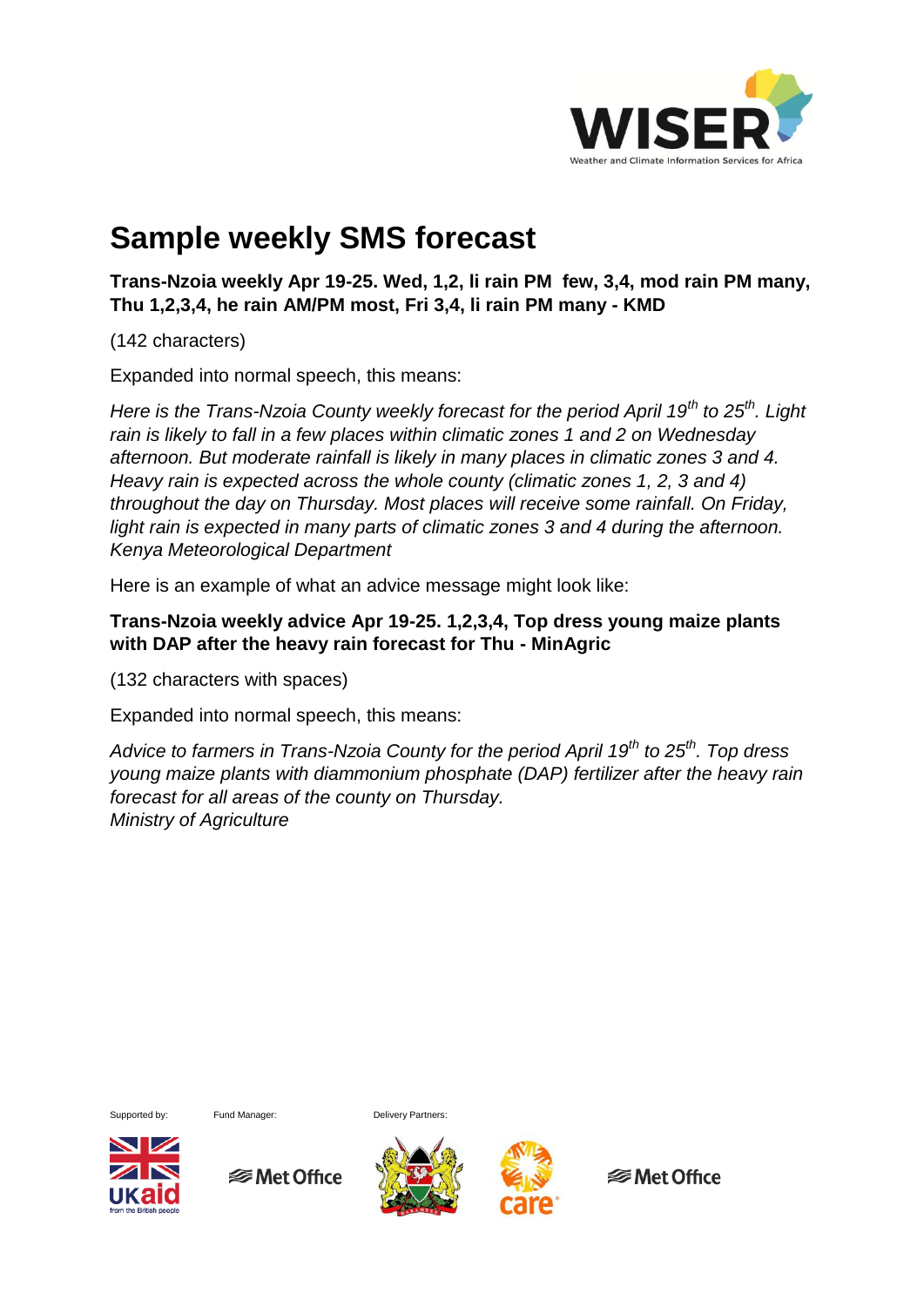

## **Sample weekly radio forecast**

**Weekly weather forecast for the highland area of Western Kenya for the period February 23 to 29 2016**



#### **Kenya Meteorological Department**

Here is the weekly weather forecast for highland area of Western Kenya for the period Tuesday February 23 to Monday February 29 2016.

It covers the counties of Vihiga, Kakamega Bungoma, Busia and Trans Nzoia

The forecast is followed by some messages of advice to farmers from the Ministry of Agriculture.

The general outlook is for dry weather in most parts.

But heavy clouds will build up towards the end of the week.

These could lead to some light showers of rain on Saturday and Sunday.

Today (Tuesday) and Wednesday will be dry and sunny almost everywhere.

However, cool night time temperatures of around 14 degrees in areas above 1,500 metres will lead to heavy dew on Wednesday and Thursday mornings,

Thursday and Friday will start off sunny, but cloud cover will develop during the afternoon.

However, most areas will remain dry.

Saturday could see the clouds become thick and heavy enough to give some scattered showers of rain in the afternoon, particularly in Bungoma and Kakamega counties.

But Busia County, the central plateau of Trans-Nzoia and the southern parts of Vihiga County are likely to remain dry,

Sunday is likely to bring some more afternoon rain showers to a few lucky villages.





**<del></del>** Met Office



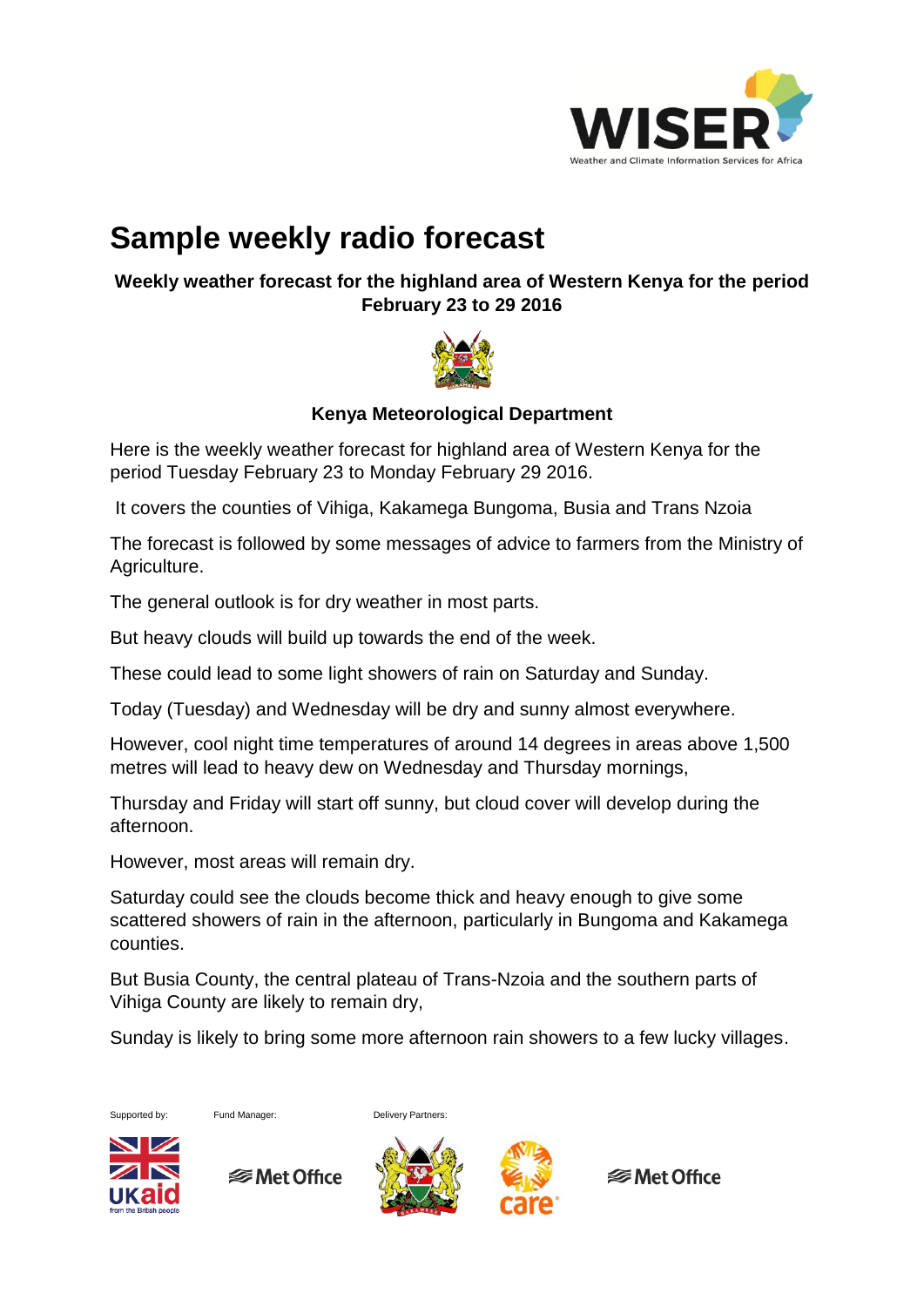

Bungoma and Kakamega counties and the slopes of Mount Elgon in Trans-Nzoia are likely to see the best of any rainfall.

But Monday will see a return to sunny dry weather almost everywhere with largely clear skies and rising daytime temperatures.

So, to sum up the week ahead:

Expect cloudy conditions to develop in most places from Thursday onwards.

Some light and very localized showers of rain could fall almost anywhere on Saturday and Sunday.

But don't be fooled into thinking that the rainy season is already starting. Next Monday will see a return to clear skies and dry weather everywhere.

Kenya Meteorological Department will issue its national forecast for the March, April May rainy season on Monday February 22.

Here are some messages of advice to farmers issued by the Ministry of Agriculture in the light of the weekly forecast:

Start ploughing your land in preparation for maize planting, if you have not already done so.

Delay seed purchases until Kenya Meteorological Department's seasonal forecast gives an indication of expected rainfall during the coming rainy season. This forecast will be published next Monday.

That was the weekly weather forecast for the highland region of Western Kenya for the next seven days, accompanied by advice to farmers from the Ministry of Agriculture.

For further information, please contact: Bernard Chanzu - Assistant Director of Meteorology, KMD Mobile: 0721 345 678 Email: [shanzu@meteo.co.ke](mailto:shanzu@meteo.co.ke) 



**SMet Office** 



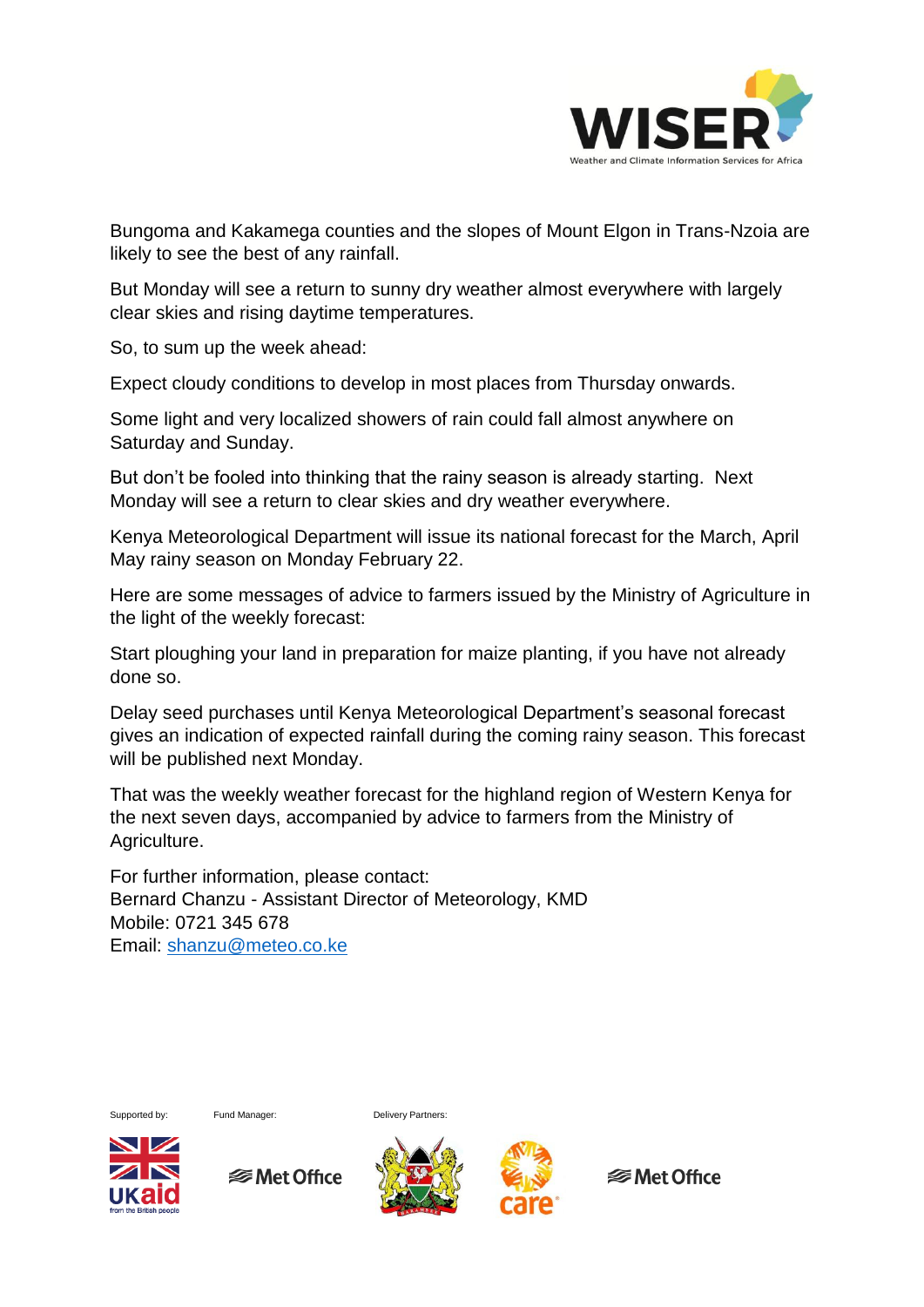

#### **Sample seasonal SMS forecast**

**Siaya seasonal,1,2, above normal rain.Onset Oct 8-15. Cessation Dec 15-20.Irregular distribution. Most rain Nov. Least rain early Dec-KMD**

(137 characters)

Expanded into normal speech, this means:

*Siaya seasonal forecast for climatic zones 1 and 2. Normal to above normal rainfall is expected. The first significant rainfall is likely to occur between October 8 and 15. The distribution of rainfall throughout the season is expected to be irregular. Most*  rainfall is likely to occur in November. The period with least rainfall is likely to be early *December.*

*Kenya Meteorological Department*

Here is an example of what an advisory message linked to this forecast might look like:

#### **Siaya seasonal advice 1,2. Consider planting high-yielding maize hybrids such as KH600-23A, H614D and KH600-16A-MinAgric**

(120 characters)

Note that the advisory message is specifically linked to climatic zones 1 and 2, the same zones referred to in the forecast. The maize varieties recommended for zones 3 and 4 of Siaya County might well be different if the seasonal forecast for these areas is less favourable.



Supported by: Fund Manager: Delivery Partners:





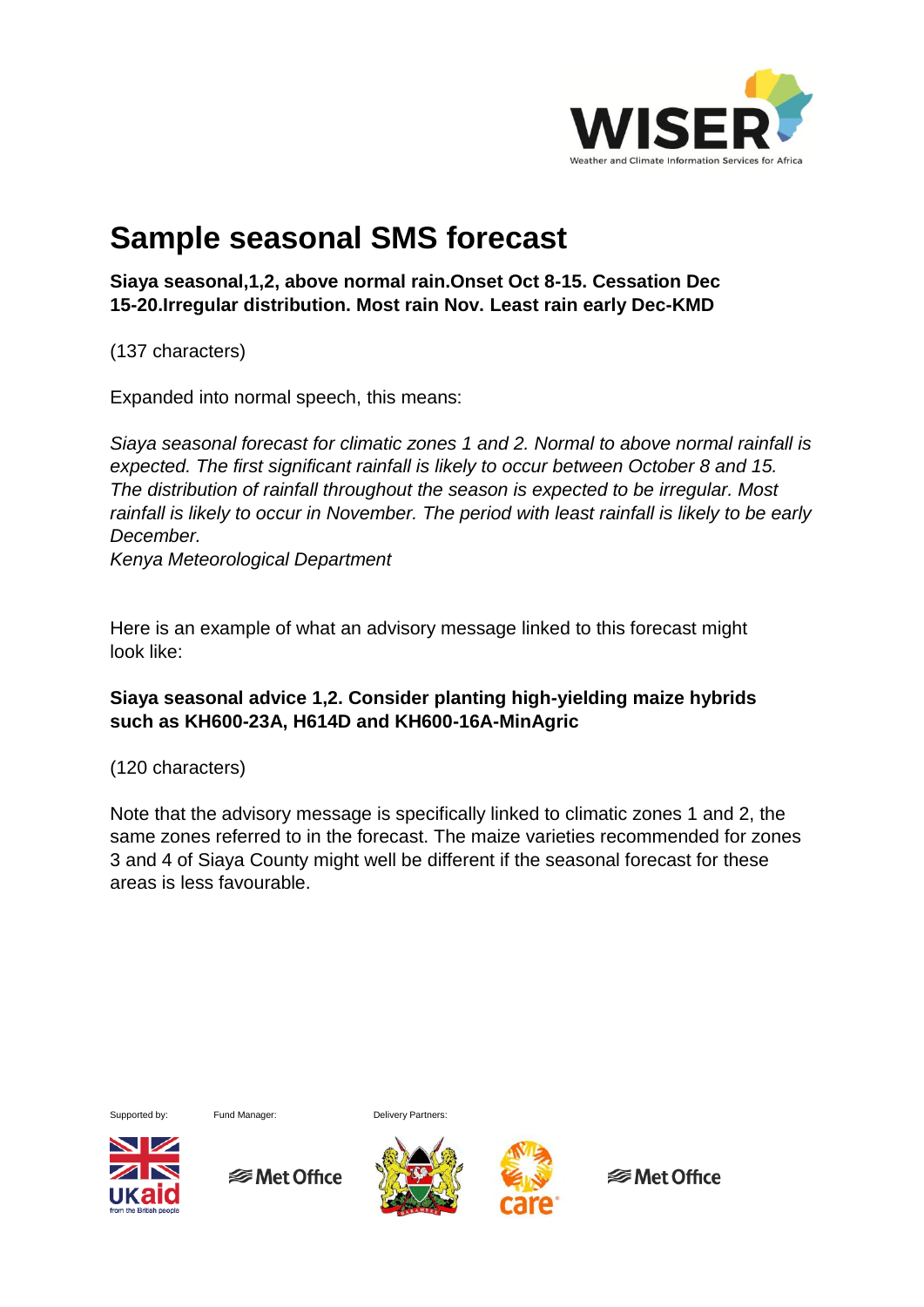

## **Sample seasonal radio forecast**

**Seasonal weather forecast for the highland area of Western Kenya area of Western Kenya October, November, December 2016 rainy season** 



**Kenya Meteorological Department**

**Here is the seasonal weather forecast for the highland area of Western Kenya October, November, December rainy season.**

**This forecast covers the counties of Vihiga, Kakamaga, Bungoma, Busia and Trans-Nzoia.**

**It is followed by some messages of advice to farmers from the Ministry of Agriculture.**

Kenya Meteorological Department expects the rains to be quite good in most of the region, but they may start later than usual.

The heaviest rainfall is expected Bungoma and Kakamega counties.

However, a few areas, including Lugari, southern parts of Busia County, are expected to receive slightly less rain than usual.

Kenya Meteorological Department expects the volume of rain in the coming rainy season to be higher than normal in most places.

This means that rainfall is likely to be higher than the average received over the last 30 years in most of the region.

However, in Lugari and the south of Busia County it may be slightly lower.

The rains are expected to arrive between October 15 and 20.

Most areas of Vihiga, Kakamega and Bungoma counties can expect between 700 mm and 800 mm of rain between October and the end of December.

Trans-Nzoia is likely to receive between 500 and 550 mm.

But Lugari and the south of Busia County may only get 450 to 500 mm





**<del></del>** Met Office



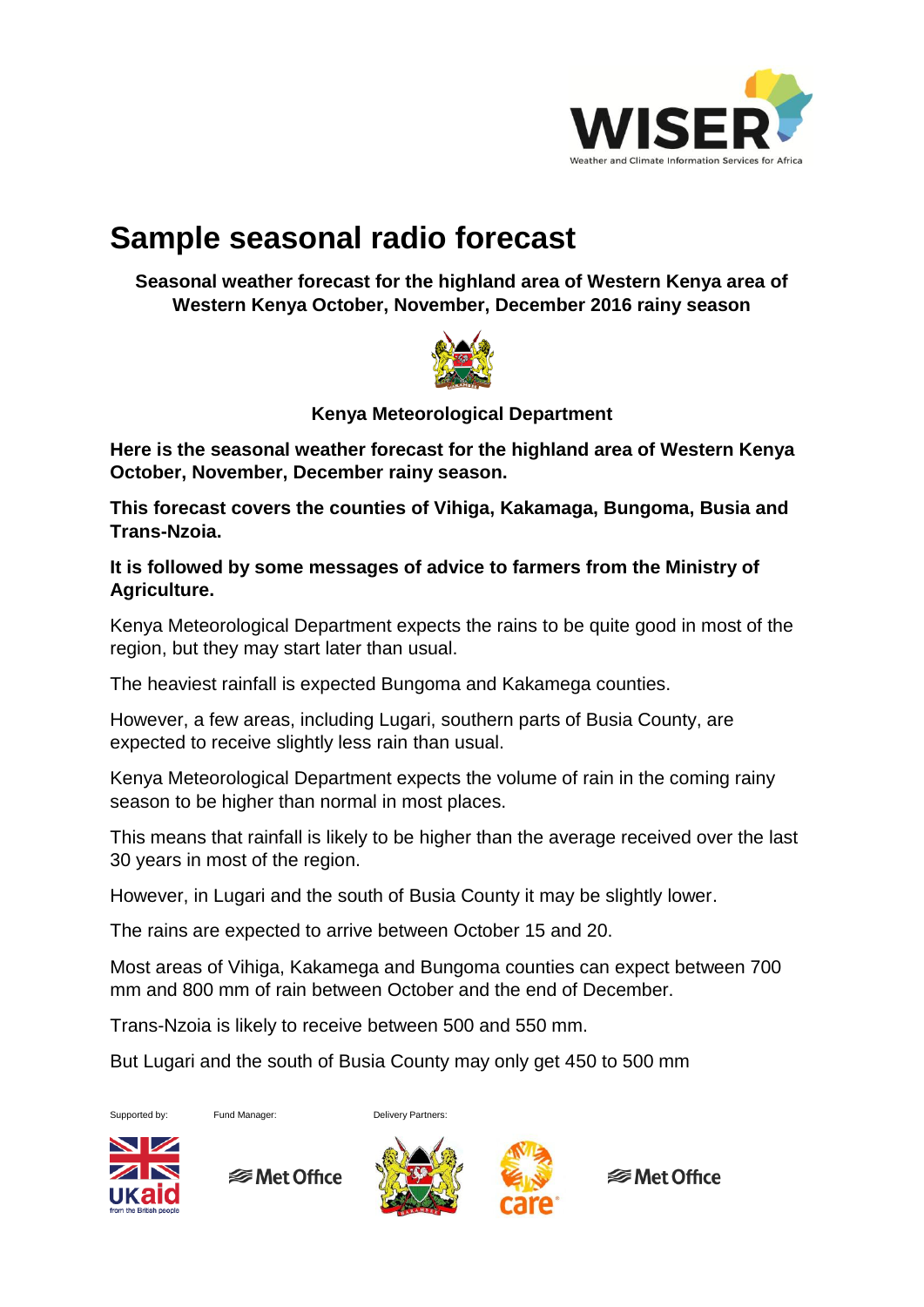

The rains are likely to end after Christmas in the last week of December.

The heaviest rainfall is expected in late November and early December.

Dry spells in most places are unlikely to last more than eight days.

Kenya Meteorological Department expects the rains to be quite good in most of the region, but they may start later than usual.

The heaviest rainfall is expected Bungoma and Kakamega counties.

However, a few areas, including Lugari, southern parts of Busia County, are expected to receive slightly less rain than usual.

In summary, Kenya Meteorological Department expects the rains to be quite good in most of the highland region of Western Kenya, but they may start later than usual.

The heaviest rainfall is expected Bungoma and Kakamega counties.

But a few areas, including Lugari, southern parts of Busia County, are expected to receive slightly less rain than usual.

Here are some messages of advice to farmers issued by the Ministry of Agriculture in the light of this forecast*.*

Farmers in most areas should seriously consider planting high-yielding maize hybrids to take advantage of the high rainfall expected.

But farmers in Lugari and the south of Busia County, where lower than usual rainfall is expected, should consider choosing drought tolerant varieties of maize seed instead.

Farmers should plan to plant maize between October 10 and 15, a few days before the rains are expected to start.

**That was the seasonal weather forecast for the highland area of Western Kenya.**

**It was accompanied by advice to farmers from the Ministry of Agriculture.**

**For further advice about on how to prepare your farm for the coming rainy season, please contact the nearest Ministry of Agriculture extension officer.**

Date of issue: August 31<sup>st</sup> 2016



Supported by: Fund Manager: Delivery Partners:



**SMet Office**